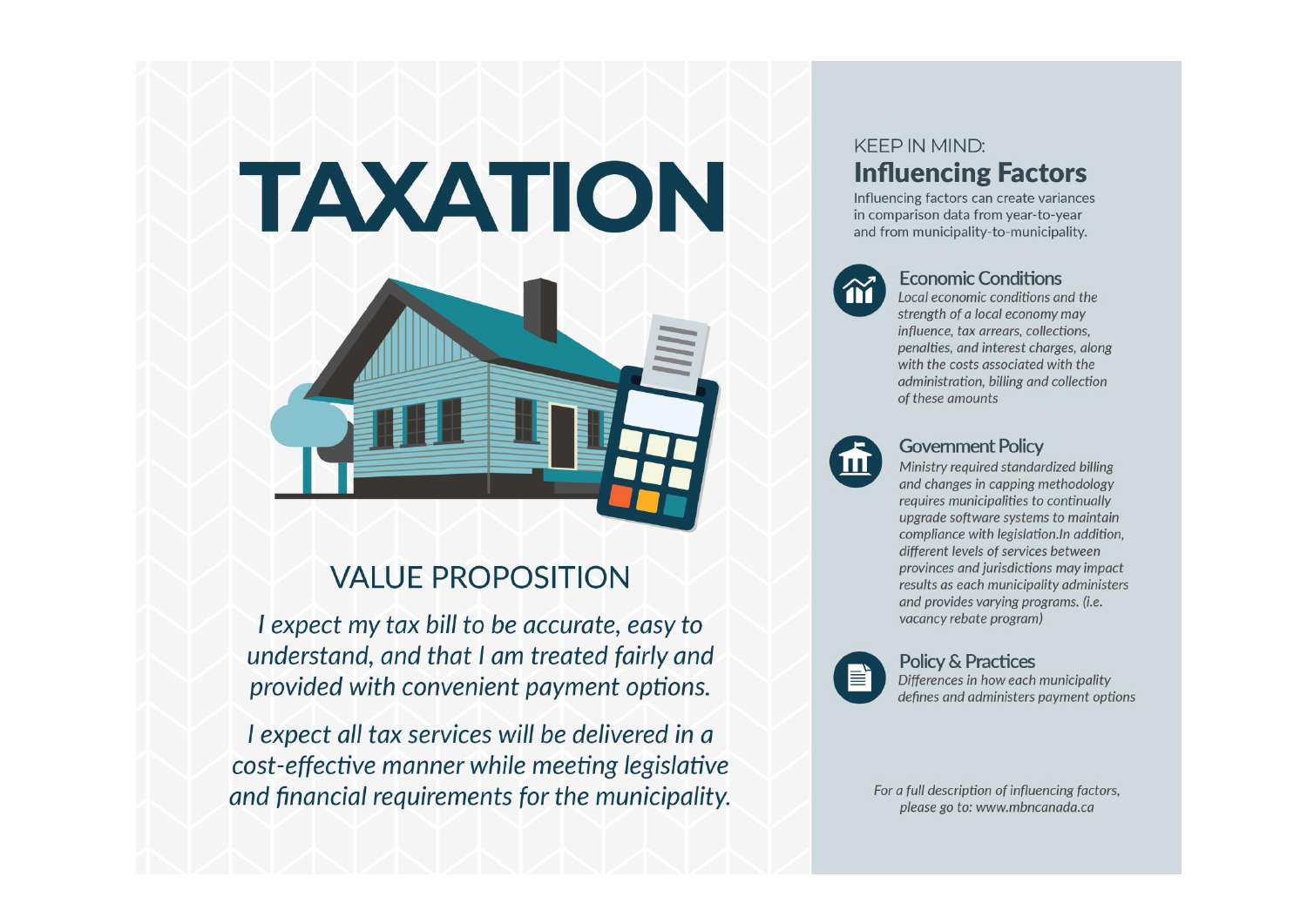## **Figure 32.1 Current Year's Tax Arrears as a Percent of Current Year Levy**

This measure shows the proportion of the current year levy not collected as of the year end. Tax arrears can include more than just taxes as some municipalities may add additional items such as water arrears, property standards charges and eligible Provincial Offences fines to the tax bill. Additionally, the timing of supplemental and omit bills, which are typically issued in the second half of the year, can also increase the level of arrears.



| 2018<br>4.1%<br>1.7%<br>2.3%<br>2.4%<br>3.2%<br>1.9%<br>$2.1\%$<br>1.9%<br>1.7%<br>4.0% | 2017 | 1.6% | 3.9% | 1.8% | 2.0% | 1.3% | 2.4% | 3.2% | 2.2% | 4.2% | 1.9% | 2.1% |
|-----------------------------------------------------------------------------------------|------|------|------|------|------|------|------|------|------|------|------|------|
|                                                                                         |      |      |      |      |      |      |      |      |      |      |      | 2.2% |
| 2019<br>1.5%<br>3.9%<br>2.1%<br>2.0%<br>1.8%<br>2.2%<br>2.3%<br>4.0%<br>2.2%<br>4.2%    |      |      |      |      |      |      |      |      |      |      |      | 2.2% |

Source: TXRS135 (Community Impact)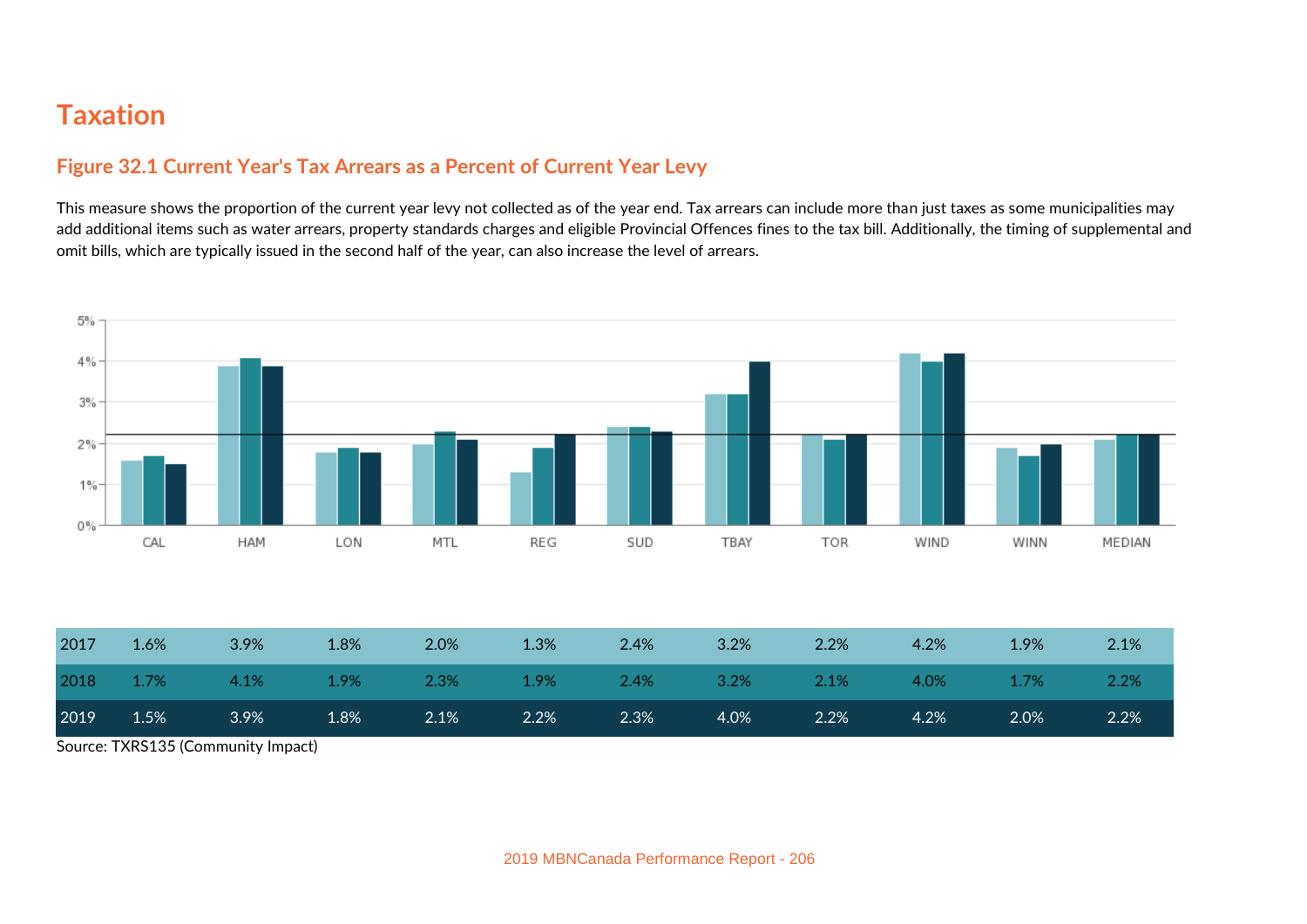#### **Figure 32.2 Prior Years' Tax Arrears Not Collected in the Current Year as a Percent of the Current Year Levy**

This measure shows the proportion of prior years' tax arrears not collected as of the year end. Tax arrears can include more than just taxes as some municipalities may add additional items such as water arrears, property standards charges and eligible Provincial Offences fines to the tax bill. Additionally, economic conditions and the strength of a local economy, as well as the collection practices employed in each municipality, may impact tax arrears, collections and penalty and interest charges.



| 2018 | $0.3\%$ | 2.6%    | 0.8% | $0.7\%$ 1.7% |         | $\sim$ 1.6% | $4.1\%$ | $\setminus$ 1.0% | $-2.6\%$ | $1.2\%$ | 1.4% |
|------|---------|---------|------|--------------|---------|-------------|---------|------------------|----------|---------|------|
| 2019 | 0.3%    | $2.7\%$ | 0.6% | $0.6\%$      | $2.1\%$ | $1.5\%$     | 4.8%    | 0.9%             | $2.4\%$  | $1.1\%$ | 1.3% |

Source: TXRS140 (Community Impact)

Thunder Bay: There have been large assessments in review with the ARB for a number of years and related taxes have not been paid.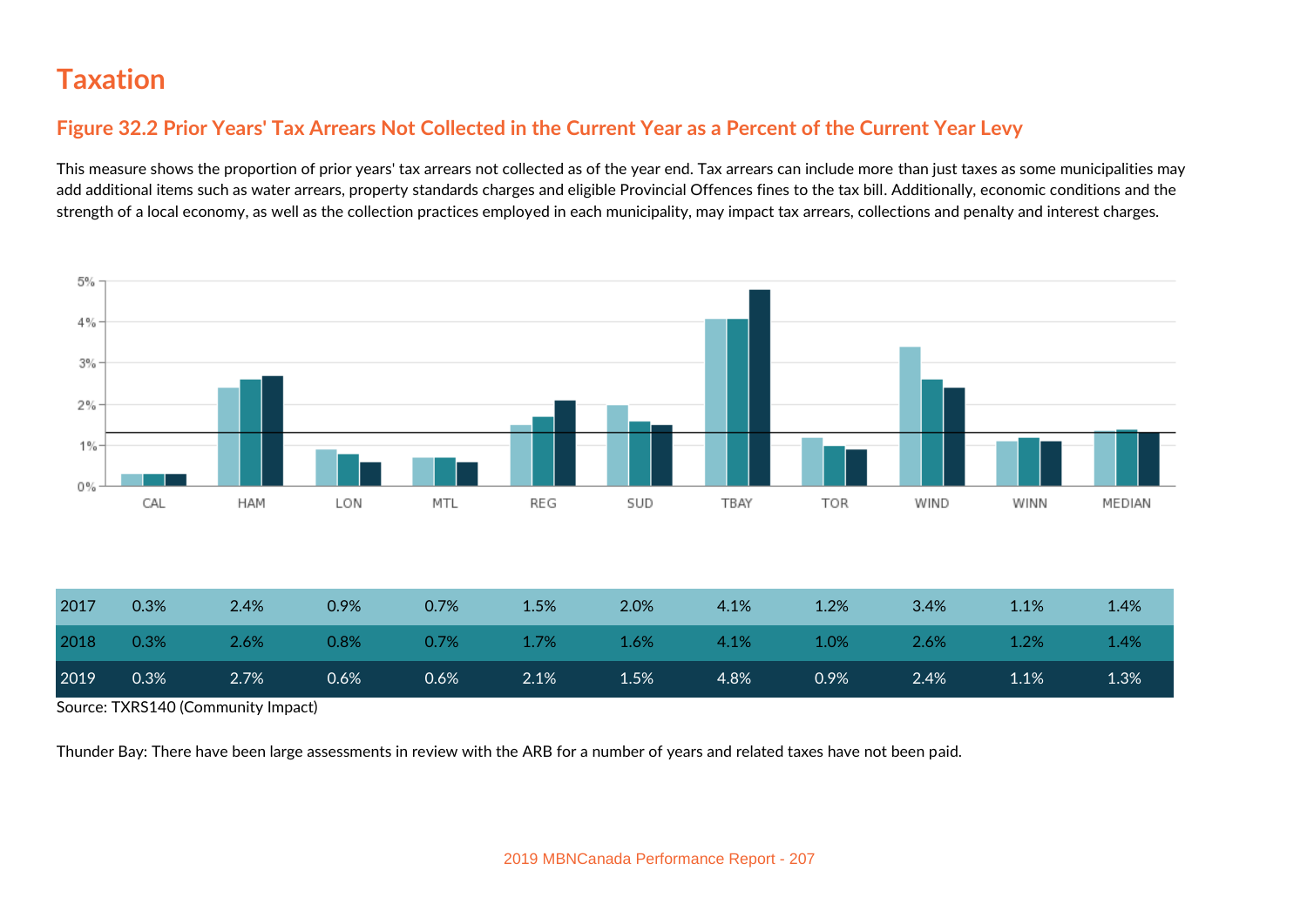### **Figure 32.3 Percent of Accounts (All Classes) Enrolled in a Pre-Authorized Payment Plan**

This measure reflects the cost related to the preparation and mailing of all billings, including interim, final and supplementary bills. Payment processing and collection are also included in this calculation. Local economic conditions affecting the level of arrears, Council billing and collection policies, and collection efforts, vary in each municipality and will impact the overall cost of the service. Results may also be impacted by the extent to which processes are automated.

![](_page_3_Figure_3.jpeg)

| 2017 | 59% | 44% | 27% | 54% | 47% | 33% | 24% | 41% | 57% | 44% |
|------|-----|-----|-----|-----|-----|-----|-----|-----|-----|-----|
| 2018 | 59% | 44% | 27% | 54% | 47% | 36% | 23% | 42% | 57% | 44% |
| 2019 | 59% | 45% | 27% | 55% | 48% | 37% | 23% | 43% | 60% | 45% |

Source: TXRS405 (Customer Service)

Montreal: Does not report - do not offer a pre-authorized payment plan to its residents.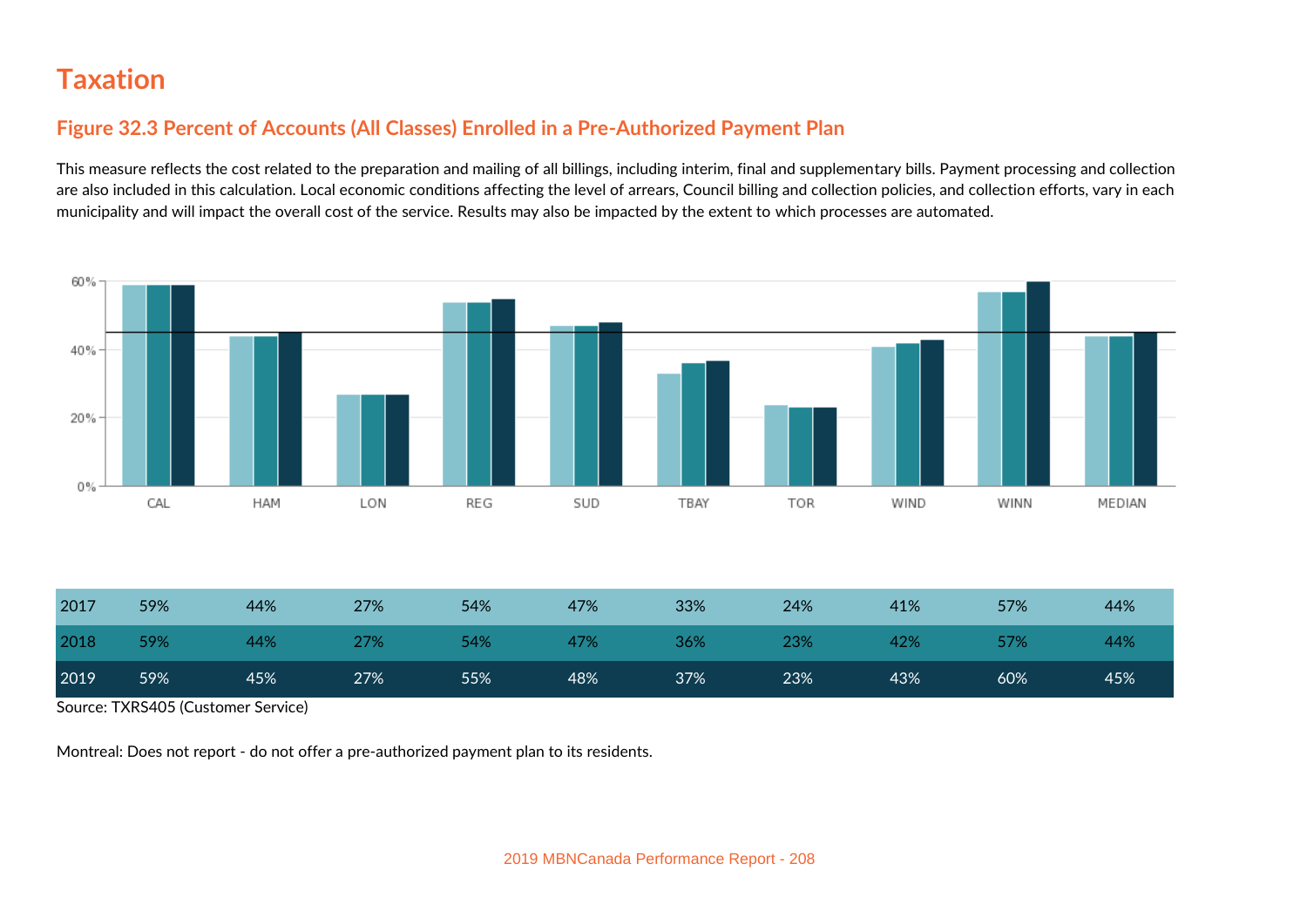## **Figure 32.4 Operating Cost to Maintain Property Tax Accounts per Property Tax Account Serviced**

This measure reflects the costs related to the preparation and mailing of all billings including interim, final and supplementary bills. Payment processing and collection are also included in this calculation. Results may be impacted by the extent to which processes are automated.

![](_page_4_Figure_3.jpeg)

| 2017                         | \$10.96 | \$12.86 | \$12.32 | \$17.56 | \$13.96 | \$19.82 | \$11.30 | \$13.69 | \$15.05 | \$11.05 | \$13.28 |
|------------------------------|---------|---------|---------|---------|---------|---------|---------|---------|---------|---------|---------|
| 2018                         | \$10.51 | \$13.15 | \$12.12 | \$15.70 | \$13.29 | \$17.25 | \$8.39  | \$13.04 | \$16.36 | \$11.57 | \$13.10 |
| 2019                         | \$10.06 | \$13.67 | \$12.30 | \$16.89 | \$15.06 | \$16.41 | \$7.78  | \$13.44 | \$16.89 | \$11.61 | \$13.56 |
| Source: TXRS310 (Efficiency) |         |         |         |         |         |         |         |         |         |         |         |